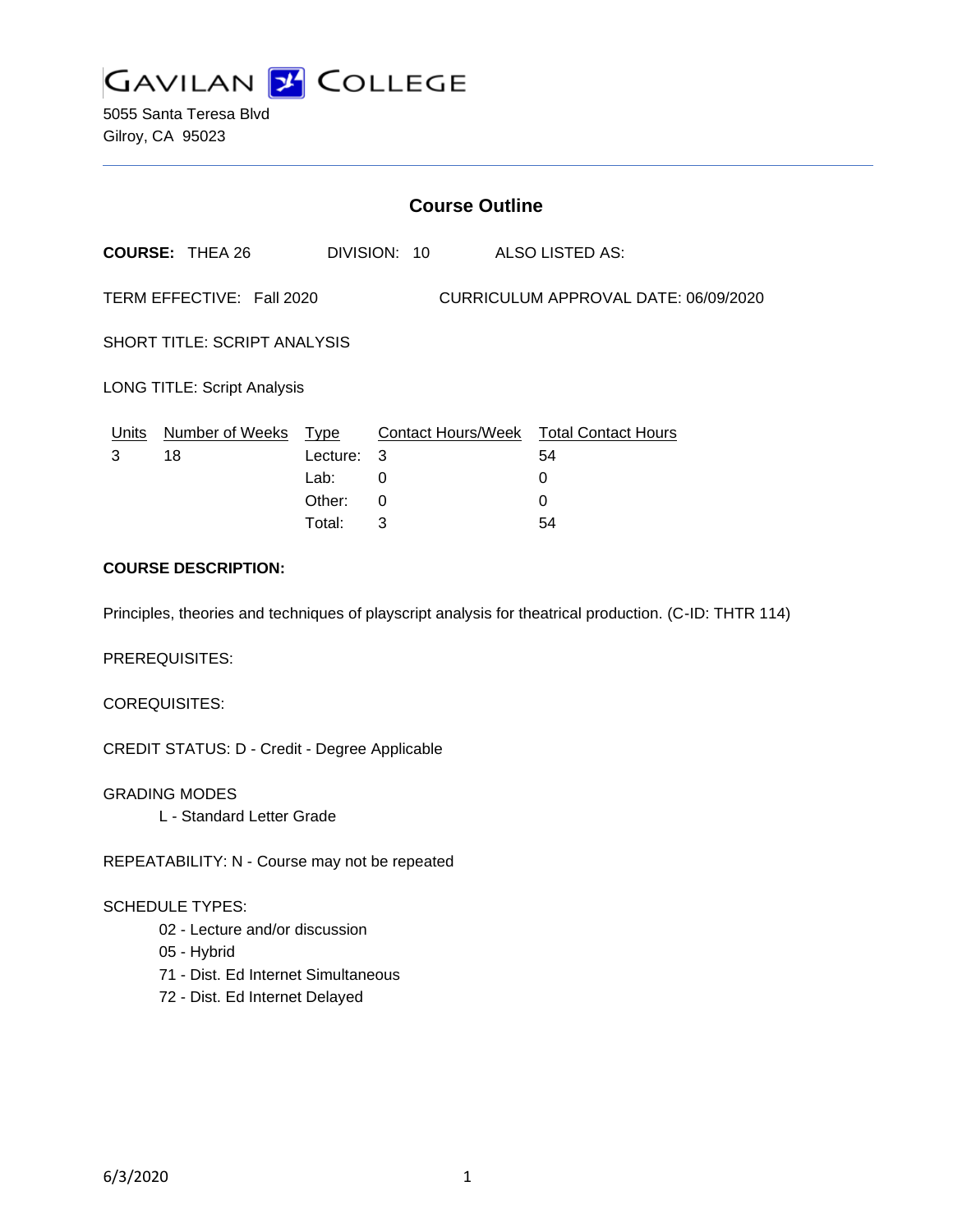### **STUDENT LEARNING OUTCOMES:**

By the end of this course, a student should:

1. Demonstrate and apply critical analysis of theatrical scripts and readings by creating an analytic and creative response to a specific/chosen play.

2. Discover the patterns common to most, if not all, dramatic story telling.

3. Practice applying an analytical framework to several model plays.

4. Analyze drama/theatre from both a personal response and an academic/historic understanding of the play.

### **CONTENT, STUDENT PERFORMANCE OBJECTIVES, OUT-OF-CLASS ASSIGNMENTS**

Curriculum Approval Date: 06/09/2020

8 Hours

Content: Understanding the play text. Introduce basic theatre/script terminology and basic play structural components.

Student Performance Objectives (SPO): Practice applying an analytic framework to several model plays. 8 Hours

Content: Plot structure and genres of theatre. Learn about the different genres of theatre: comedy, tragedy, farce, tragi-comedy, etc. Further develop skills for deciphering play texts and meanings.

Student Performance Objectives (SPO): Interpret play plot using basic climactic structure analysis.

8 Hours

Content: Basic plot analysis of play. Looking at structure for meaning.

Student Performance Objectives (SPO): Discover the patterns common to most, if not all, storytelling. Interpret play II using structural analysis.

8 Hours

Content: Using critical lenses for Analysis I - Research and History.

Student Performance Objectives (SPO): Analyze theatre from both a personal and historic understanding of the play. Interpret play "meaning" through socio-historic lens of understanding of the play and its world. 8 Hours

Content: Using critical lenses for play Analysis II - feminism and feminist critique.

Student Performance Objectives (SPO): Employ feminist critical lens to play text, analyze the gender relationships and hierarchies within the structure of the play.

6 Hours

Content: Using critical lenses for play Analysis - Marxism and Marxist (socialist) critique.

Student Performance Objectives (SPO): Criticize play text/structure using a Marxist lens. Examine class structure within play text and the world of the playwright.

6 Hours

Content: Final script analysis project.

Student Performance Objectives (SPO): Create an analytic and creative response to the play. Apply concepts from course/course readings to final project.

2 Hours

Final Presentations

### **METHODS OF INSTRUCTION:**

Lecture, discussion, group projects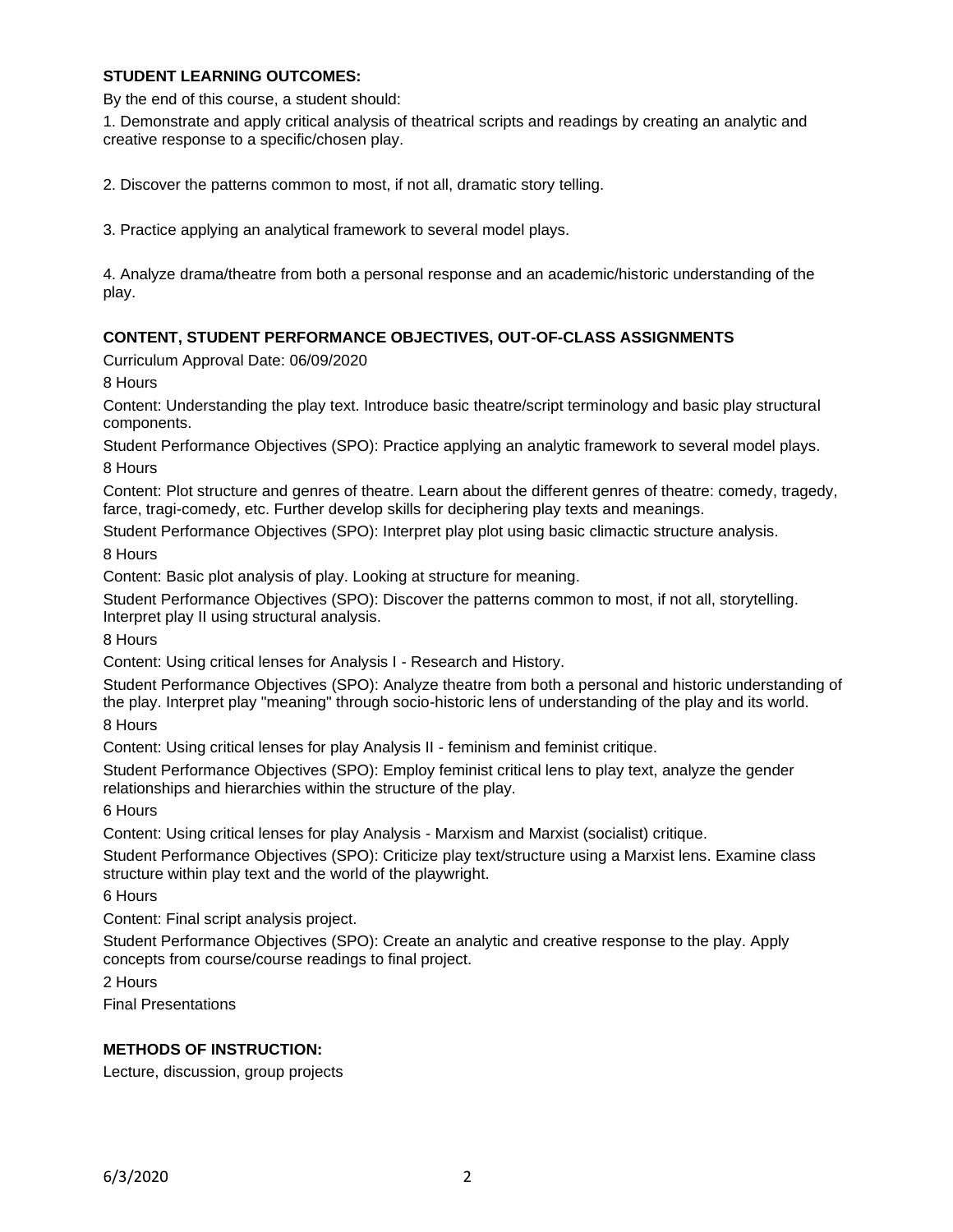# **OUT OF CLASS ASSIGNMENTS:**

Required Outside Hours: 16 Assignment Description: Textbook Readings. Read Oedipus. Analysis Paper I. Required Outside Hours: 16 Assignment Description: Textbook Readings. Read Play II. Required Outside Hours: 16 Assignment Description: Textbook Readings. Analysis Paper II. Required Outside Hours: 16 Assignment Description: Textbook Readings. Read Play III. Analysis Paper III. Required Outside Hours: 16 Assignment Description: Textbook Readings. Read Play IV. Analysis Paper IV - Feminist Critique. Required Outside Hours: 12 Assignment Description: Textbook Readings. Read Play V. Analysis Paper V - Marxist Critique. Required Outside Hours: 16 Assignment Description: Textbook Readings. Finish Final Script Project.

### **METHODS OF EVALUATION:**

Writing assignments Percent of total grade: 50.00 % 40% - 50% Written Homework, Reports, Essay Exams, Play Analysis Papers Problem-solving assignments Percent of total grade: 10.00 % 10% - 20% Homework, Quizzes, Projects and Presentations (including Final Presentation) Skill demonstrations Percent of total grade: 20.00 % 15% - 20% Class Performance/s Objective examinations Percent of total grade: 20.00 % 15% - 25% Quizzes/Exams

# **REPRESENTATIVE TEXTBOOKS:**

Lee A. Jacobus. Bedford Introduction to Drama. New York, NY: St Martins Press,2018. Recommended: per C-ID. Or other appropriate college level text. ISBN: 9781319054793